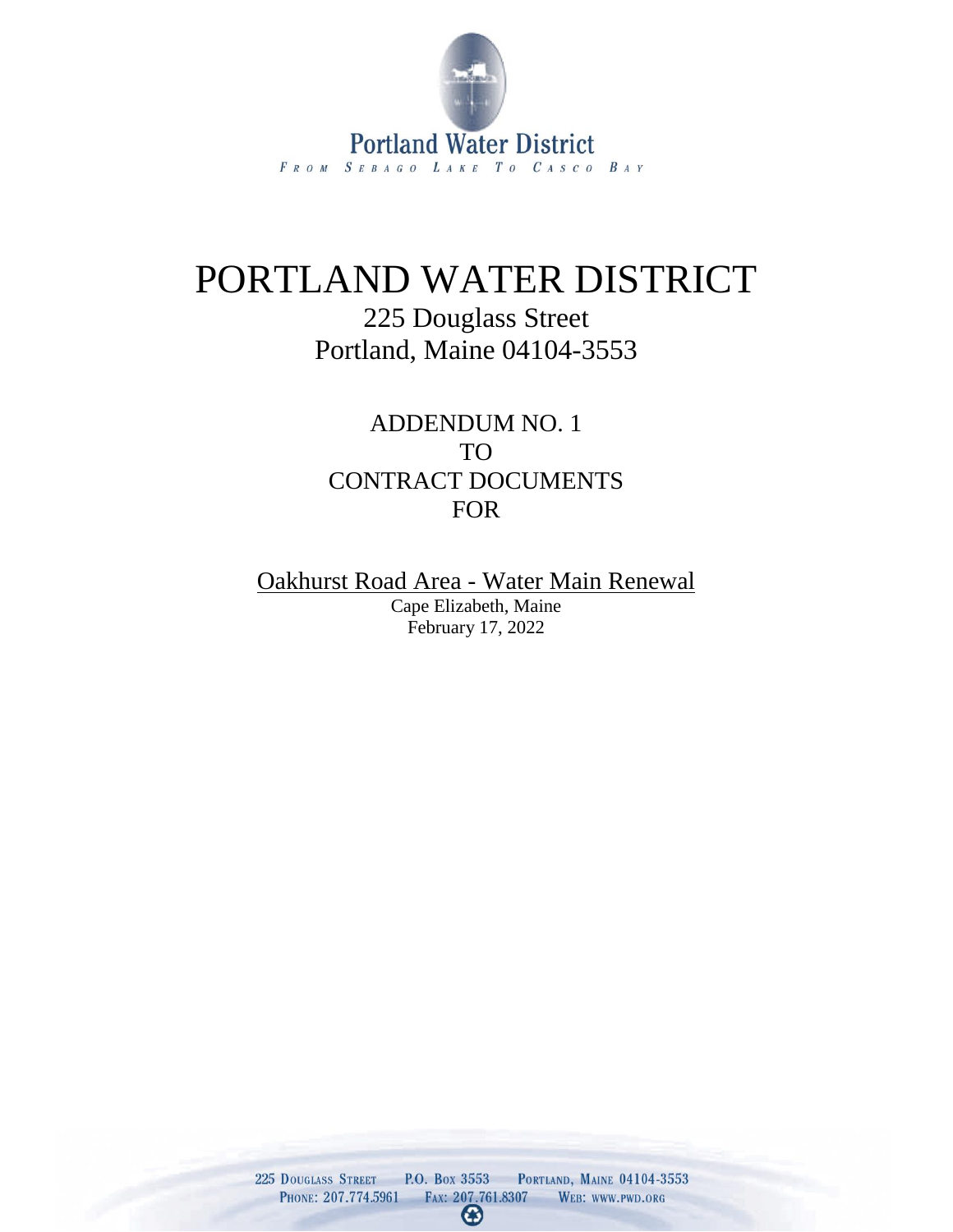#### **QUESTIONS & RESPONSES**

- 1. What is the estimated value of this project?
	- a. The project is estimated at a value of roughly \$1,400,000.
- 2. Are there Union requirements for this project?
	- a. No, there are no Union requirements.
- 3. Are Davis Bacon wage rates required for this project?
	- a. No, Davis Bacon wage rates are not required.
- 4. What is the start date for construction?
	- a. There is no listed start date for the project. The expected start date would be Spring 2022.
- 5. Will the Town allow for blasting as part of this project?
	- a. Blasting is not allowed in this project, per the Town of Cape Elizabeth.
- 6. Are there portions of the project to be bored?
	- a. No portions of the project are called to be bored in the plans.
- 7. What are the lengths and sizes of the portions to be bored?
	- a. No portions of the project are called to be bored in the plans.
- 8. What are the approximate lengths, sizes of the pipes to be rehabilitated on the project?
	- a. Size and estimated lengths of pipe are included in the Bid Form (Section 00410).
- 9. Can you provide the EJCDC C-430 (2013 Edition) Bid Bond Form?
	- a. This form was distributed among the Plan Holders ahead of the Pre-Bid meeting and is available on request per the Specifications.
- 10. Who is responsible for applying for and paying fees associated to the Street Opening Permit for this project?
	- a. Section 01010 of the Specifications has been revised to include a reference to permitting for the project under Duties of the Contractor.
- 11. How is the tapping sleeve and gate valve shown on Sheet 1 of 6 accounted for in the bid items?
	- a. The Tapping Sleeve is an incidental item to bid items  $W1 \& W2$  as a connection to existing main. Gate valves are accounted for in bid items W5 & W6.
- 12. Section 01250 was not included in the original Bid Package, when will this be available?
	- a. Section 01250 has been included in the full Bid Package as part of this Addendum.
- 13. The Standard Details were not in the original bid package, when will these be sent?
	- a. The initial version of the Standard Details was sent to each of the Plan Holders ahead of the Pre-Bid Meeting. This document will be included in the full bid package issued to all Plan Holders are part of this Addenda, and will be edited in response to questions to follow.
- 14. The trench pay width is not included in the Standard Details, will this information be available?
	- a. The Standard Details have been revise to reflect the trench pay width.
- 15. Are there any specific trench restoration requirements for this project?
	- a. There are no specific trench restoration requirements for this project from the Town outside of what is shown in the trench repair detail. Sawcutting of pavement should be performed as outlined in the Specifications.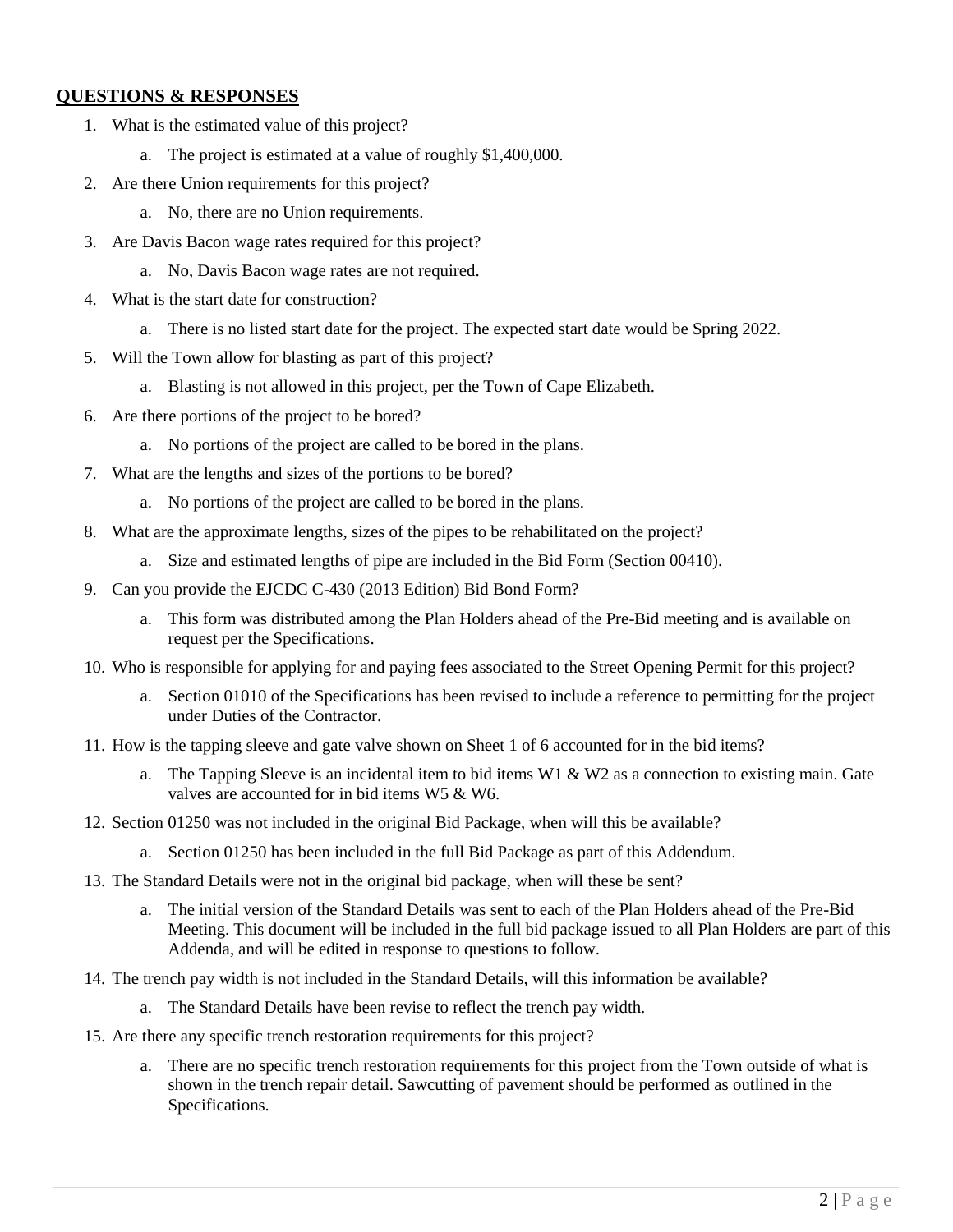### **SPECIFICATION UPDATES**

- 1. Duties of the Contractor have been updated in Section 01010 Summary of Work related to permitting.
- 2. Quantities for pavement bid items (W16 & W17) have been updated in Section 00410 Bid Form.

### **PLANS**

1. Standard Detail Sheet D1 has been updated to reflect trench and pavement pay widths.

### **ATTACHMENTS**

- 1. Section 00410 Bid Form
- 2. Section 01010 Summary of Work
- 3. Section 01250 Measurement and Payment
- 4. Standard Details Sheet D1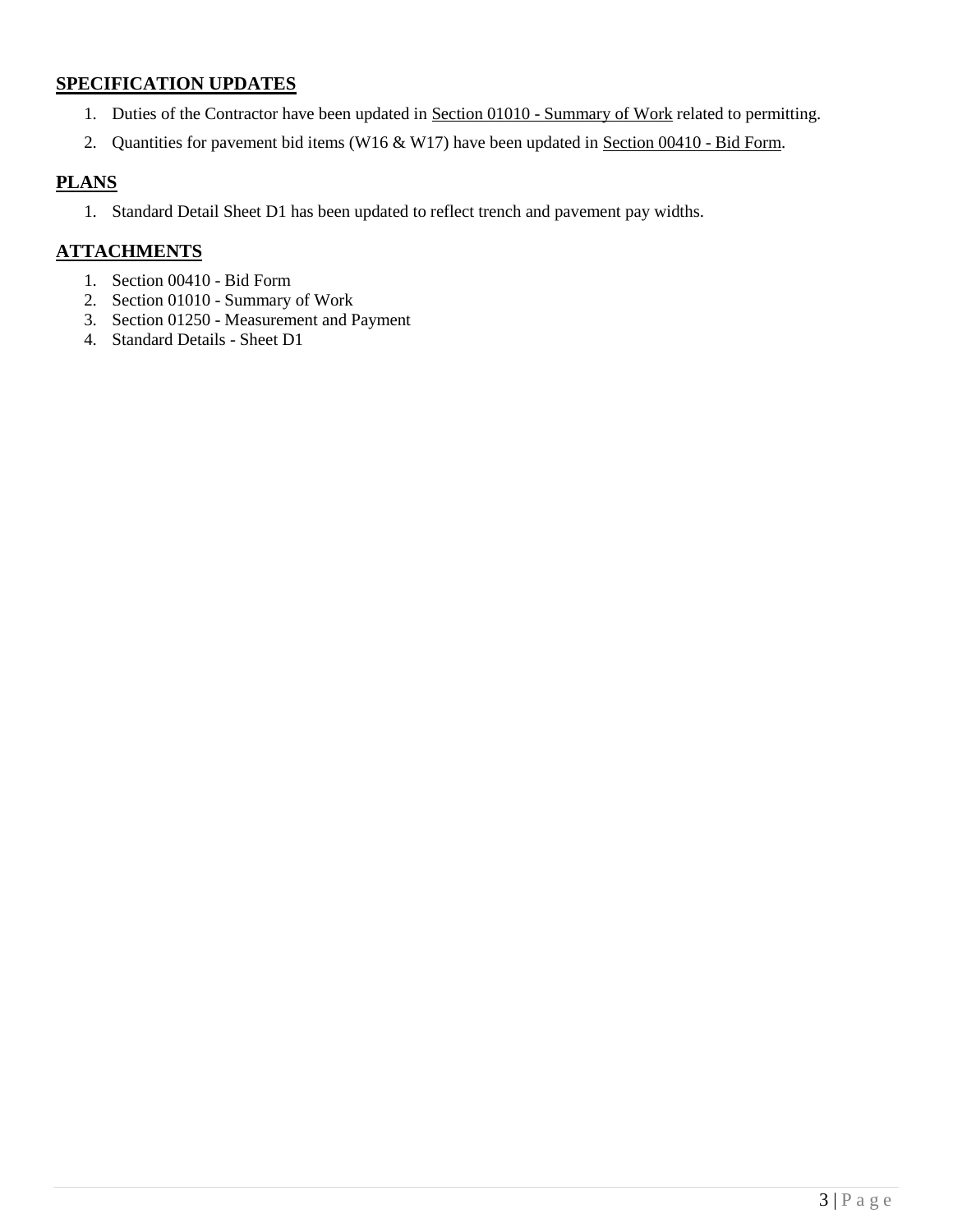# ATTACHMENT 1 Section 00410 - Bid Form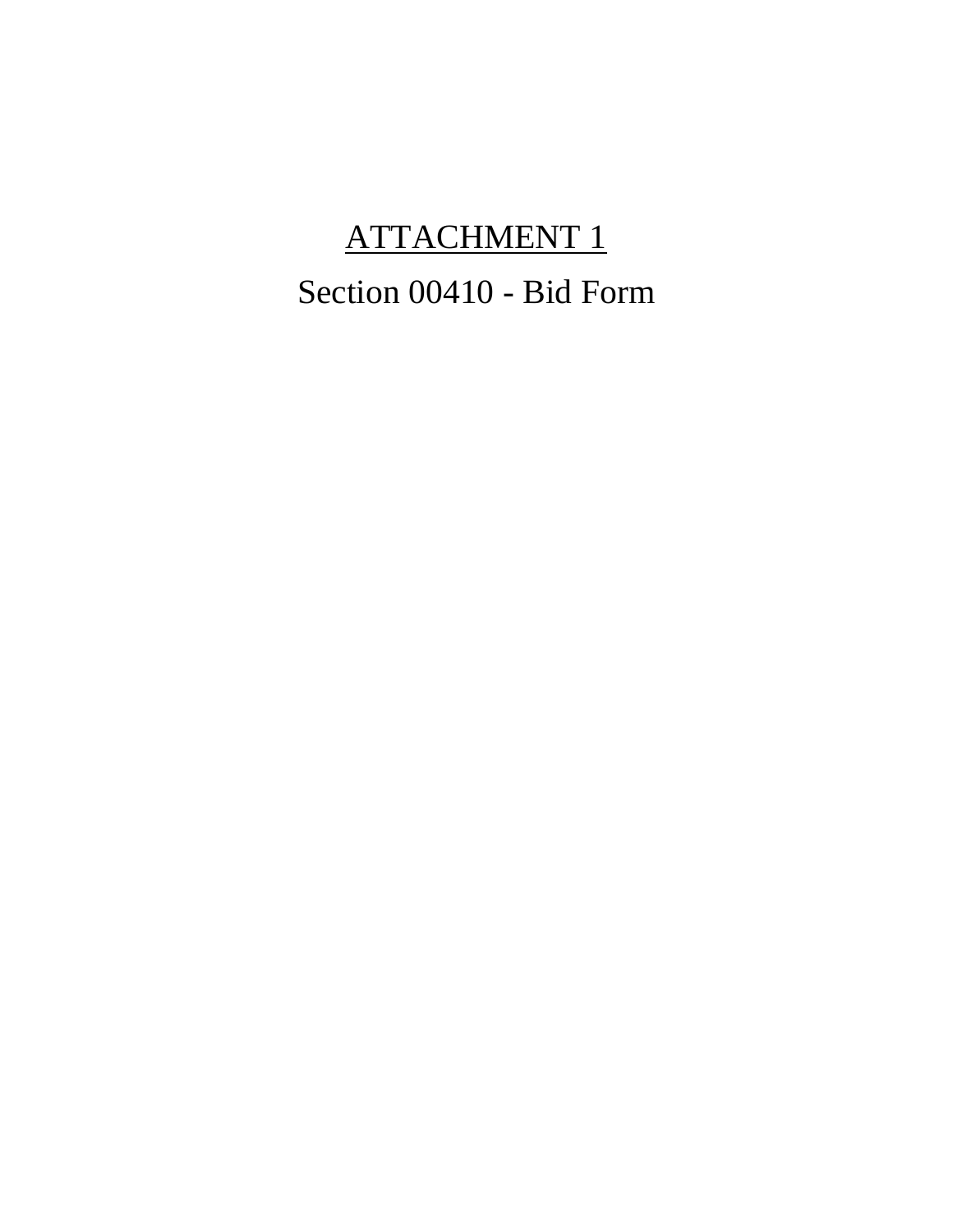### Section 00410

#### **Bid Form**

Portland Water District Oakhurst Road Area Water Main Renewal Cape Elizabeth, Maine 2022 Water Main Replacement

### **TABLE OF CONTENTS**

### Page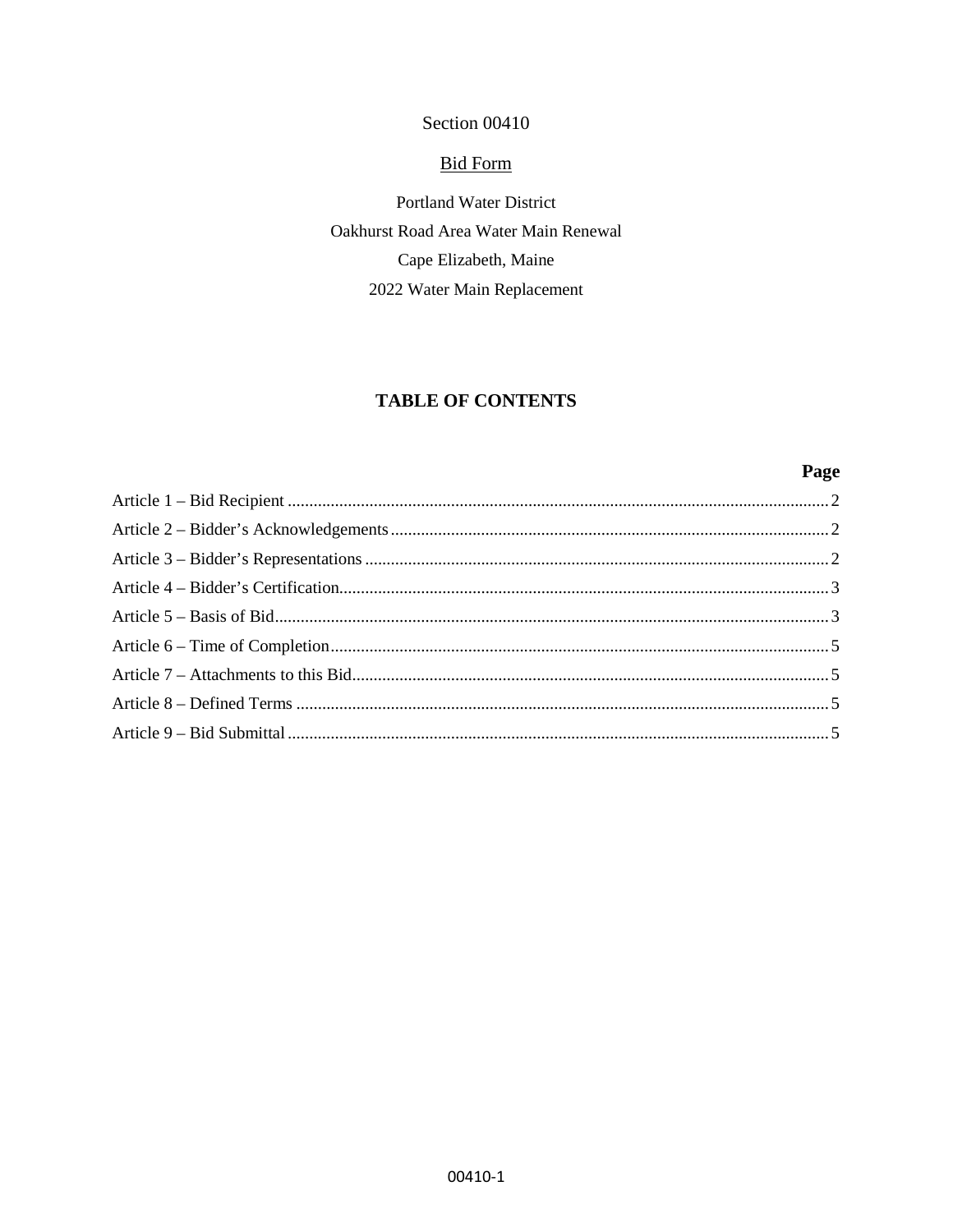#### <span id="page-5-0"></span>**ARTICLE 1 – BID RECIPIENT**

1.01 This Bid is submitted to:

#### *Portland Water District, 225 Douglass Street, Portland, ME 04104-3553*

1.02 The undersigned Bidder proposes and agrees, if this Bid is accepted, to enter into an Agreement with Owner in the form included in the Bidding Documents to perform all Work as specified or indicated in the Bidding Documents for the prices and within the times indicated in this Bid and in accordance with the other terms and conditions of the Bidding Documents.

#### <span id="page-5-1"></span>**ARTICLE 2 – BIDDER'S ACKNOWLEDGEMENTS**

2.01 Bidder accepts all of the terms and conditions of the Instructions to Bidders, including without limitation those dealing with the disposition of Bid security. This Bid will remain subject to acceptance for 60 days after the Bid opening, or for such longer period of time that Bidder may agree to in writing upon request of Owner.

#### <span id="page-5-2"></span>**ARTICLE 3 – BIDDER'S REPRESENTATIONS**

- 3.01 In submitting this Bid, Bidder represents that:
	- A. Bidder has examined and carefully studied the Bidding Documents, and any data and reference items identified in the Bidding Documents, and hereby acknowledges receipt of the following Addenda:

| Addendum No. | <b>Addendum</b> , Date |  |  |  |  |
|--------------|------------------------|--|--|--|--|
|              |                        |  |  |  |  |
|              |                        |  |  |  |  |
|              |                        |  |  |  |  |

- B. Bidder has visited the Site, conducted a thorough, alert visual examination of the Site and adjacent areas, and become familiar with and satisfied itself as to the general, local, and Site conditions that may affect cost, progress, and performance of the Work.
- C. Bidder is familiar with and has satisfied itself as to all Laws and Regulations that may affect cost, progress, and performance of the Work.
- D. Bidder has considered the information known to Bidder itself; information commonly known to contractors doing business in the locality of the Site; information and observations obtained from visits to the Site; the Bidding Documents; and any Site-related reports and drawings identified in the Bidding Documents, with respect to the effect of such information, observations, and documents on (1) the cost, progress, and performance of the Work; (2) the means, methods, techniques, sequences, and procedures of construction to be employed by Bidder; and (3) Bidder's safety precautions and programs.
- E. Bidder agrees, based on the information and observations referred to in the preceding paragraph, that no further examinations, investigations, explorations, tests, studies, or data are necessary for the determination of this Bid for performance of the Work at the price bid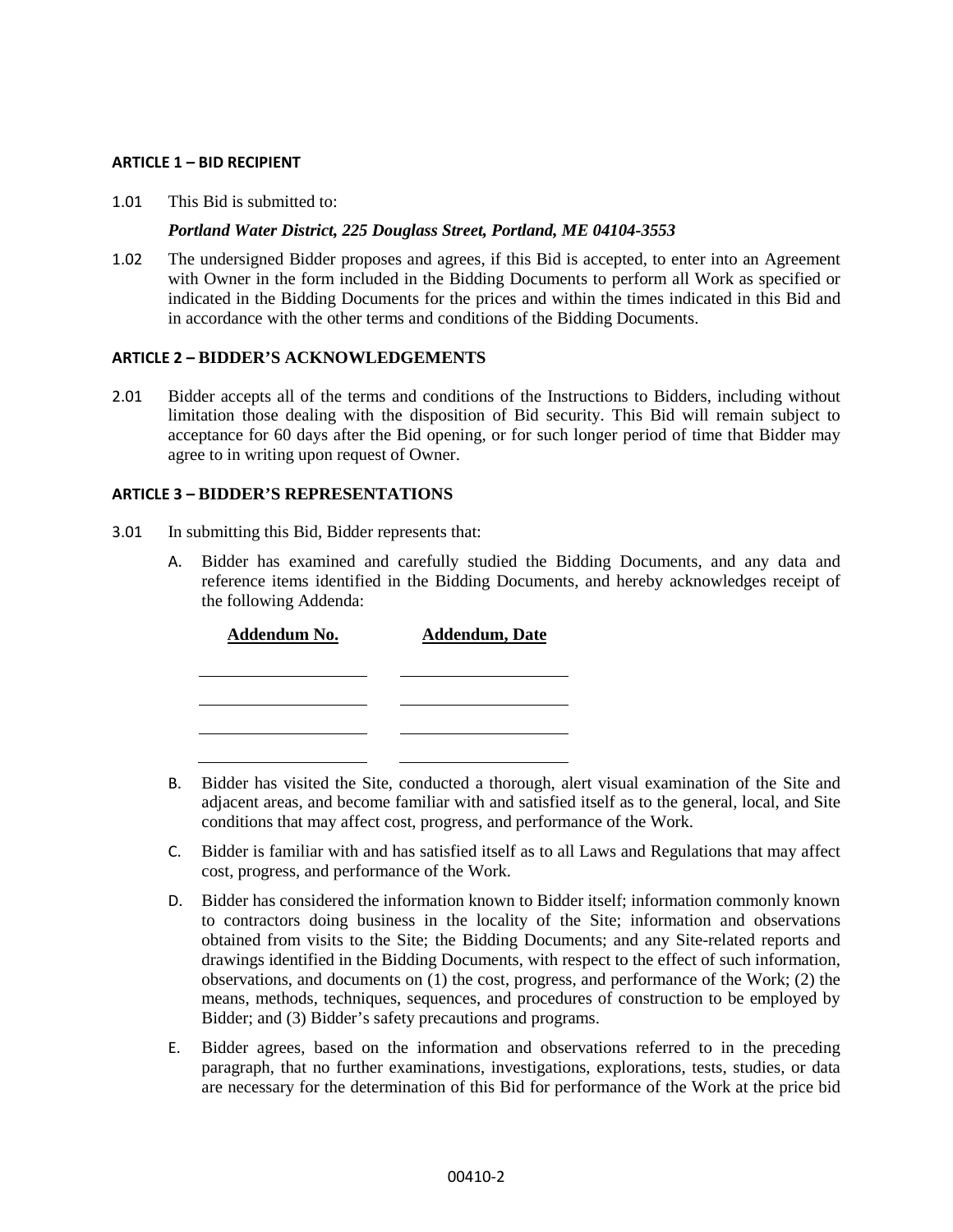and within the times required, and in accordance with the other terms and conditions of the Bidding Documents.

- F. Bidder is aware of the general nature of work to be performed by Owner and others at the Site that relates to the Work as indicated in the Bidding Documents.
- G. Bidder has given Engineer written notice of all conflicts, errors, ambiguities, or discrepancies that Bidder has discovered in the Bidding Documents, and confirms that the written resolution thereof by Engineer is acceptable to Bidder.
- H. The Bidding Documents are generally sufficient to indicate and convey understanding of all terms and conditions for the performance and furnishing of the Work.
- I. The submission of this Bid constitutes an incontrovertible representation by Bidder that Bidder has complied with every requirement of this Article, and that without exception the Bid and all prices in the Bid are premised upon performing and furnishing the Work required by the Bidding Documents.

#### <span id="page-6-0"></span>**ARTICLE 4 – BIDDER'S CERTIFICATION**

- 4.01 Bidder certifies that:
	- A. This Bid is genuine and not made in the interest of or on behalf of any undisclosed individual or entity and is not submitted in conformity with any collusive agreement or rules of any group, association, organization, or corporation;
	- B. Bidder has not directly or indirectly induced or solicited any other Bidder to submit a false or sham Bid;
	- C. Bidder has not solicited or induced any individual or entity to refrain from bidding; and
	- D. Bidder has not engaged in corrupt, fraudulent, collusive, or coercive practices in competing for the Contract. For the purposes of this Paragraph 4.01.D:
		- 1. "corrupt practice" means the offering, giving, receiving, or soliciting of any thing of value likely to influence the action of a public official in the bidding process;
		- 2. "fraudulent practice" means an intentional misrepresentation of facts made (a) to influence the bidding process to the detriment of Owner, (b) to establish bid prices at artificial non-competitive levels, or (c) to deprive Owner of the benefits of free and open competition;
		- 3. "collusive practice" means a scheme or arrangement between two or more Bidders, with or without the knowledge of Owner, a purpose of which is to establish bid prices at artificial, non-competitive levels; and
		- 4. "coercive practice" means harming or threatening to harm, directly or indirectly, persons or their property to influence their participation in the bidding process or affect the e execution of the Contract.

#### <span id="page-6-1"></span>**ARTICLE 5 – BASIS OF BID**

5.01 Bidder will complete the Work in accordance with the Contract Documents for the following price(s):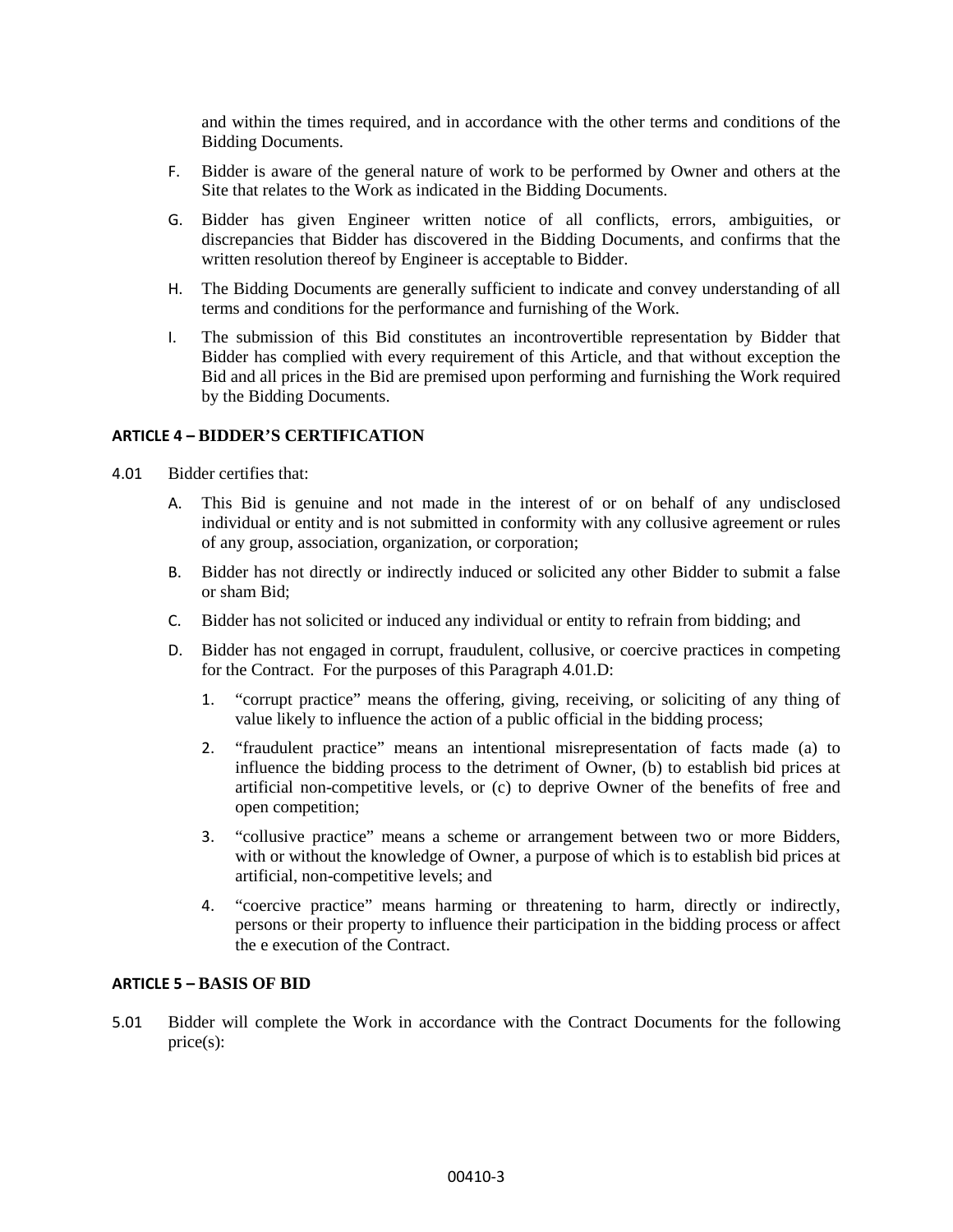| Item No.        | <b>Description</b>                                         | <b>Unit</b> | <b>Estimated</b><br><b>Quantity</b> | <b>Bid Unit</b><br><b>Bid Price</b><br><b>Price</b> |
|-----------------|------------------------------------------------------------|-------------|-------------------------------------|-----------------------------------------------------|
| W1              | 8-inch Ductile Iron Water Main                             | LF          | 1772                                | \$<br>\$                                            |
| W <sub>2</sub>  | 6-inch Ductile Iron Water Main                             | LF          | 1328                                | \$<br>\$                                            |
| W <sub>3</sub>  | <b>Hydrant Assembly</b>                                    | EA          | 3                                   | \$<br>\$                                            |
| W <sub>4</sub>  | 8-inch Cut-in Gate Valve                                   | EA          | $\mathbf{2}$                        | \$<br>\$                                            |
| W <sub>5</sub>  | 8-inch Gate Valve                                          | EA          | 11                                  | \$<br>\$                                            |
| W <sub>6</sub>  | 6-inch Gate Valve                                          | EA          | $\overline{4}$                      | \$<br>\$                                            |
| W7              | 1-inch Air Release Valve                                   | EA          | 9                                   | \$<br>\$                                            |
| W <sub>8</sub>  | 1-inch Copper Service - Short side                         | EA          | 24                                  | \$<br>\$                                            |
| W <sub>9</sub>  | 1-inch Copper Service - Long side                          | EA          | 17                                  | \$<br>\$                                            |
| W10             | 1-inch Copper Service - Reconnect                          | EA          | 3                                   | \$<br>\$                                            |
| W11             | <b>Gravel Borrow</b>                                       | <b>CY</b>   | 400                                 | \$<br>\$                                            |
| W12             | <b>Unsuitable Material Excavated</b><br><b>Below Grade</b> | <b>CY</b>   | 100                                 | \$<br>\$                                            |
| W13             | <b>Rock Excavation</b>                                     | <b>CY</b>   | 1000                                | \$<br>\$                                            |
| W14             | Aggregate Subbase Course Type D                            | <b>CY</b>   | 850                                 | \$<br>\$                                            |
| W15             | Aggregate Base Course Type A                               | <b>CY</b>   | 200                                 | \$<br>\$                                            |
| W16             | HMA Binder Course - 19.5MM                                 | $\mathbf T$ | 525                                 | \$<br>\$                                            |
| W17             | HMA Surface Course - 9.5MM                                 | $\mathbf T$ | 325                                 | \$<br>\$                                            |
| W18             | <b>Work Zone Traffic Control</b>                           | LS          | $\mathbf{1}$                        | \$<br>\$                                            |
| W19             | Flagging                                                   | LS          | $\mathbf{1}$                        | \$<br>\$                                            |
| W <sub>20</sub> | Foreman                                                    | HR          | $5\overline{)}$                     | \$<br>\$                                            |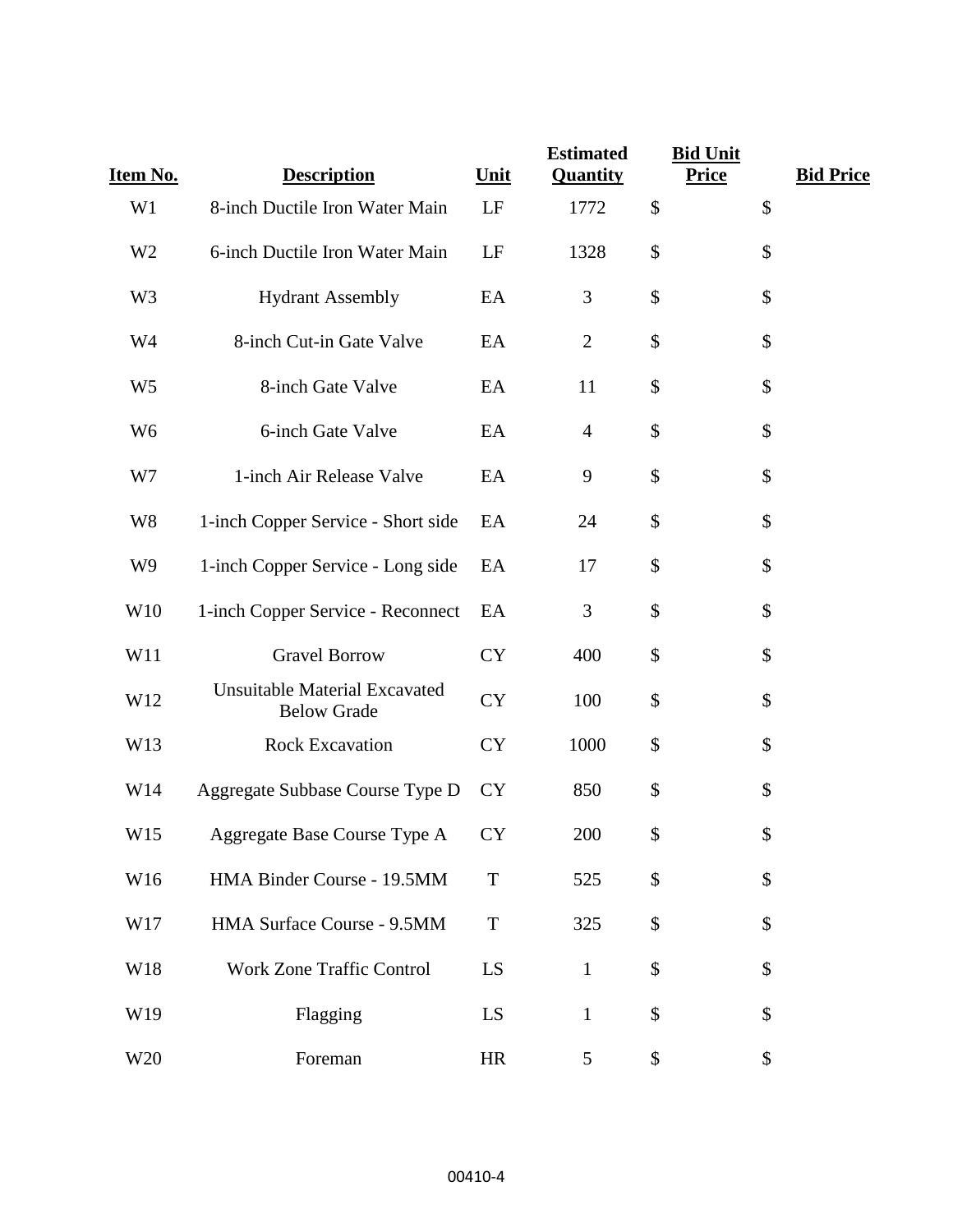| W <sub>21</sub>                | Laborer              | <b>HR</b> |   | \$ | \$ |  |
|--------------------------------|----------------------|-----------|---|----|----|--|
| W22                            | Excavator w/Operator | <b>HR</b> | 5 | \$ |    |  |
| W <sub>23</sub>                | Loader w/Operator    | <b>HR</b> | 5 | \$ | \$ |  |
| W24                            | Dump Truck w/ Driver | <b>HR</b> |   | \$ |    |  |
| <b>Total of All Bid Prices</b> |                      |           |   |    |    |  |

Bidder acknowledges that (1) each Bid Unit Price includes an amount considered by Bidder to be adequate to cover Contractor's overhead and profit for each separately identified item, and (2) estimated quantities are not guaranteed, and are solely for the purpose of comparison of Bids, and final payment for all unit price Bid items will be based on actual quantities, determined as provided in the Contract Documents.

#### <span id="page-8-0"></span>**ARTICLE 6 – TIME OF COMPLETION**

- 6.01 Bidder agrees that the Work will be substantially complete and will be completed and ready for final payment in accordance with Paragraph 15.06 of the General Conditions on or before the dates or within the number of calendar days indicated in the Agreement.
- 6.02 Bidder accepts the provisions of the Agreement as to liquidated damages.

#### <span id="page-8-1"></span>**ARTICLE 7 – ATTACHMENTS TO THIS BID**

- 7.01 The following documents are submitted with and made a condition of this Bid:
	- A. Required Bid security;

#### <span id="page-8-2"></span>**ARTICLE 8 – DEFINED TERMS**

8.01 The terms used in this Bid with initial capital letters have the meanings stated in the Instructions to Bidders, the General Conditions, and the Supplementary Conditions.

#### <span id="page-8-3"></span>**ARTICLE 9 – BID SUBMITTAL**

BIDDER: *[Indicate correct name of bidding entity]*

By: *[Signature]* 

*[Printed name]* 

*(If Bidder is a corporation, a limited liability company, a partnership, or a joint venture, attach evidence of authority to sign.)* 

Attest: *[Signature]*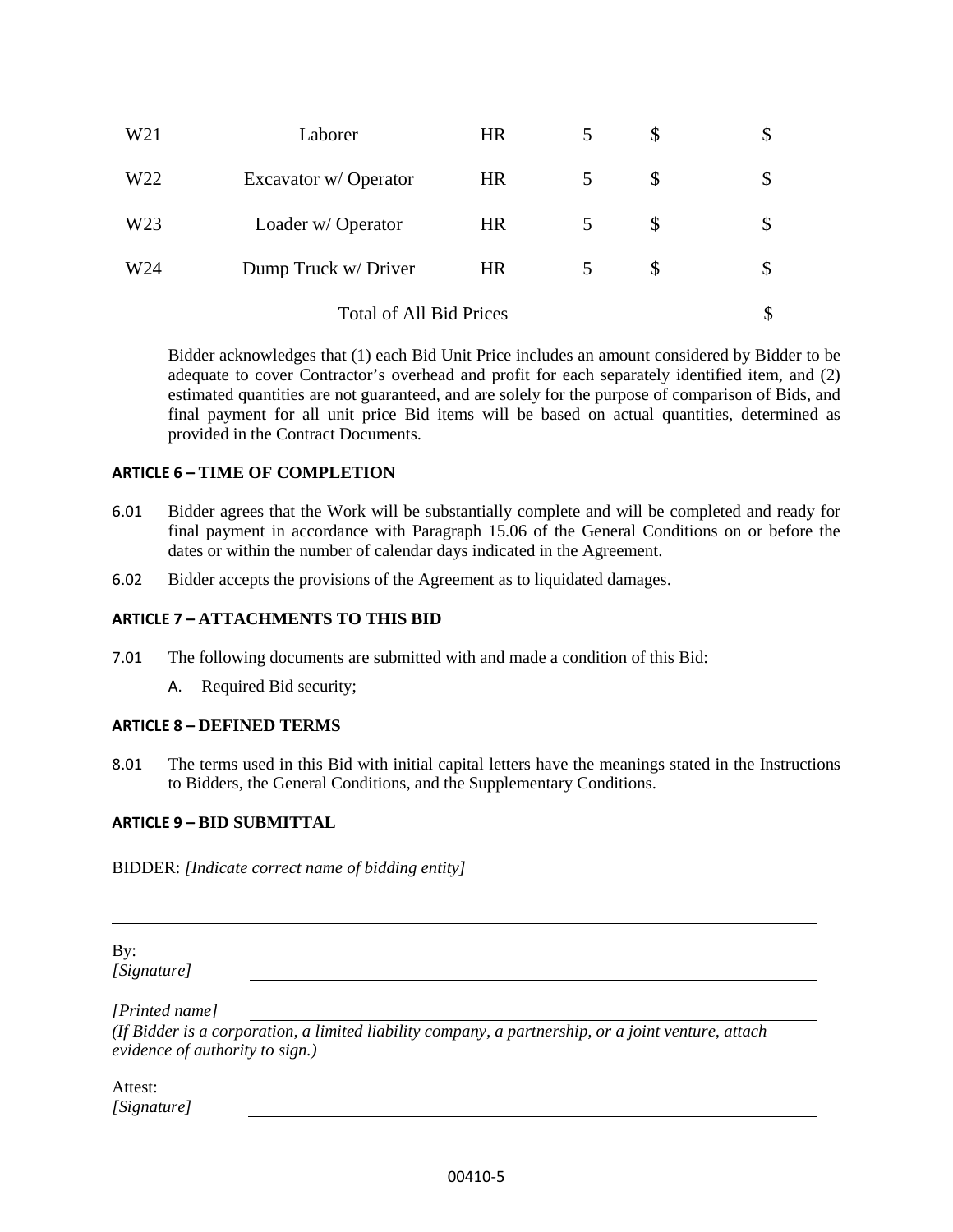| [Printed name]                   |                                                                                                                        |
|----------------------------------|------------------------------------------------------------------------------------------------------------------------|
| Title:                           | <u> 1989 - Johann Barn, mars ann an t-Amhain ann an t-Amhain ann an t-Amhain ann an t-Amhain an t-Amhain ann an t-</u> |
| <b>Submittal Date:</b>           |                                                                                                                        |
| Address for giving notices:      |                                                                                                                        |
|                                  |                                                                                                                        |
|                                  |                                                                                                                        |
| Telephone Number:                | <u> 1989 - Johann Stein, mars ann an Catharin ann an t-</u>                                                            |
| Fax Number:                      | the control of the control of the control of the control of the control of the control of                              |
| Contact Name and e-mail address: |                                                                                                                        |
|                                  |                                                                                                                        |
| Bidder's License No.:            | (where applicable)                                                                                                     |
|                                  |                                                                                                                        |

*NOTE TO USER: Use in those states or other jurisdictions where applicable or required.*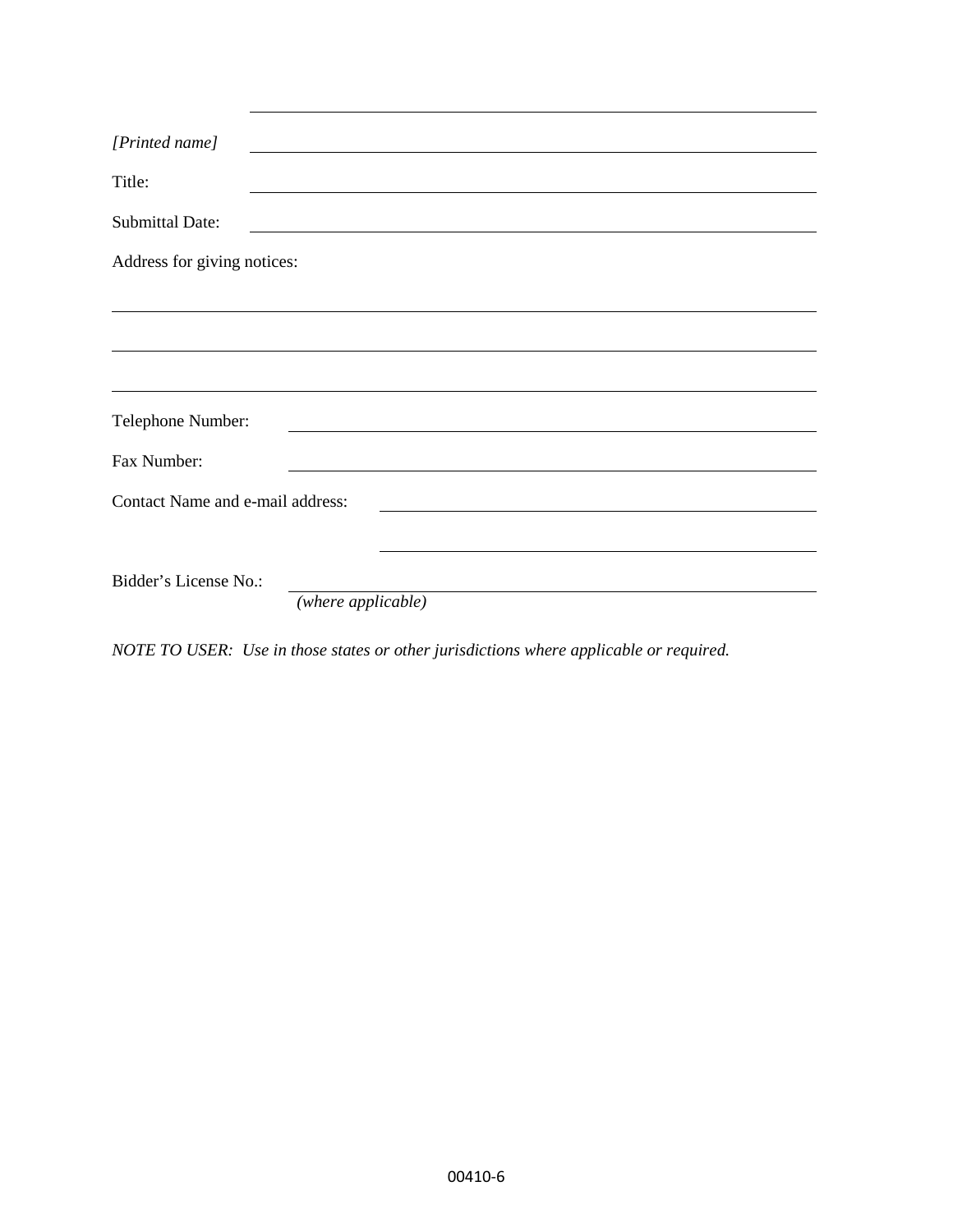## ATTACHMENT 2

## Section 01010 - Summary of Work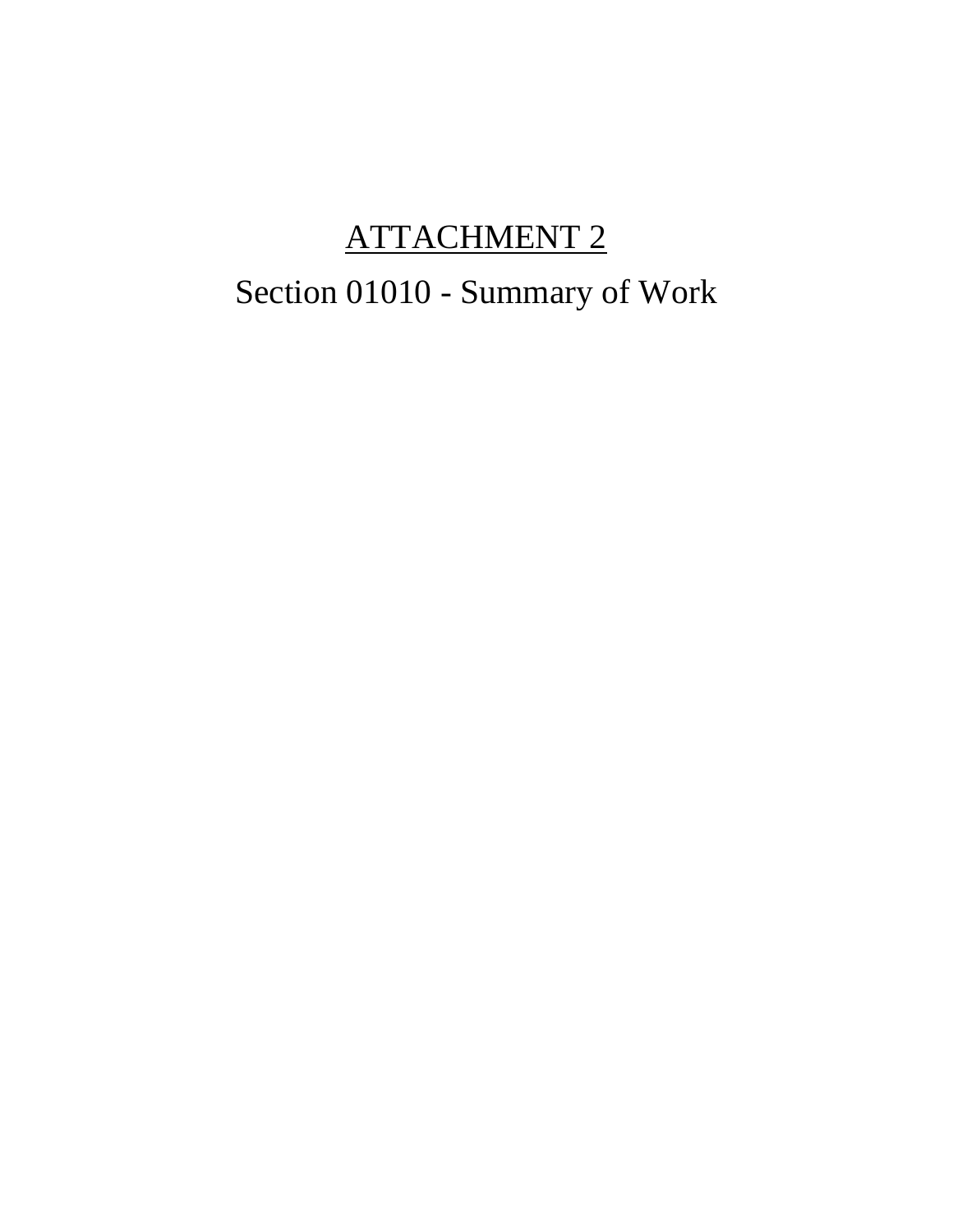#### Section 01010

#### Summary of Work

#### PART 1 - GENERAL

#### 1.01 SUMMARY

- A. The Contractor shall furnish and install water main and appurtenances in Oakhurst Road, Glenden Road, High Bluff Road, Hermit Thrush Road, Arrow Point Road, and Woodcrest Road, Cape Elizabeth, ME, as shown on the Drawings and specified herein.
- B. The Contractor shall perform leakage and pressure tests and disinfect the installed water main as specified herein.

#### 1.02 DUTIES OF THE OWNER

- A. The Owner will locate the terminal points of the work and will also locate any of its facilities lying in close proximity which would in any way be a hazard to the Contractor's operations.
- B. The Owner will operate any valves or hydrants which may be found desirable or necessary to be used for any purpose.
- C. The Owner will notify customers of all work involving temporary shutdown of service.

#### 1.03 DUTIES OF THE CONTRACTOR

- A. The Contractor shall be responsible for the preservation of all public and private property, and shall use every precaution necessary to prevent damage thereto.
- B. Provide water mains to supply the Owner with a satisfactory, watertight pipeline, laid to proper line and grade in accordance with these contract documents, to the satisfaction of the Owner. The Contractor shall leave the site in a condition, which is suitable to the Owner, abutting landowners and any municipal or state authorities having jurisdiction over the areas involved.
- C. The Contractor shall furnish plant and equipment which will be efficient, appropriate and large enough to secure a satisfactory quality of work and a rate of progress which will insure the completion of the work within the time stipulated in the Contract.
- D. The Contractor must give the District adequate notice of all planned activities such as shutdowns to allow time for customer notification.
- E. The Contractor shall obtain all necessary street opening permits and comply with all rules and regulations associated with those permits. Any fees associated to obtaining these permits shall be the responsibility of the Contractor.
- F. The Contractor shall schedule a Pre-Construction Meeting with the District's Construction Scheduler three to four weeks ahead of planned start of construction.
- G. The Contractor shall schedule construction inspection services with the District's Construction Scheduler two weeks ahead of planned start of construction.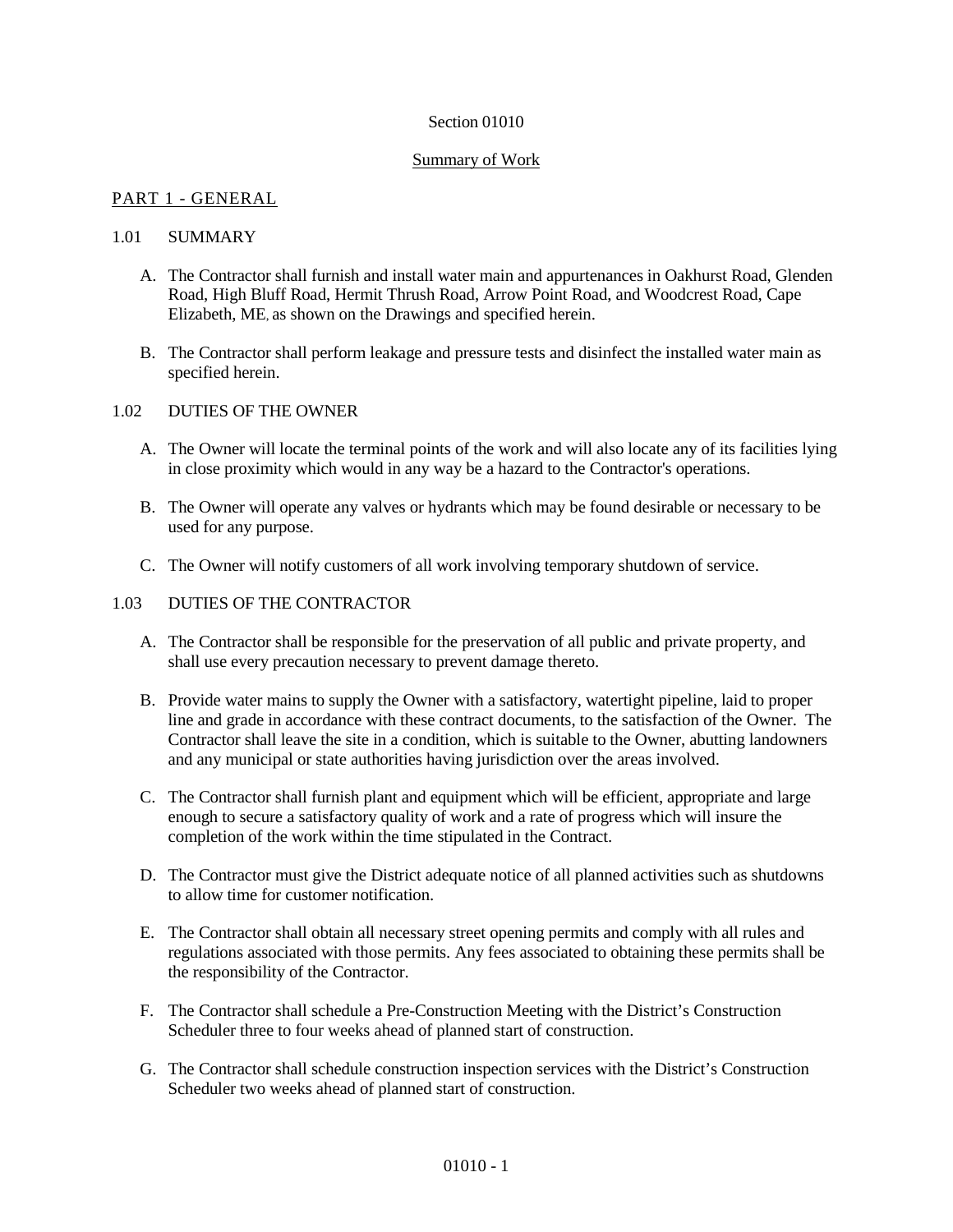- H. The Contractor will furnish all fuel, gasoline, oil, etc. for the operation of his equipment, all tools and equipment, and all labor and supervision necessary for the handling of material, for excavation, installation, backfilling and cleaning the site as required. He will dispose of excess spoil and restore the land surface to the original contour over the entire length of the project. Restoration shall be made to the satisfaction of the Engineer.
- I. The Contractor will perform the pressure and leakage test and disinfection of the main as described herein in the presence of the Engineer or Owner.
- J. The Contractor shall install and maintain a temporary water system sufficient to maintain service to all customers during the water main replacement.

PART 2 – PRODUCTS

(NOT USED)

PART 3 - EXECUTION

(NOT USED)

-- END OF SECTION --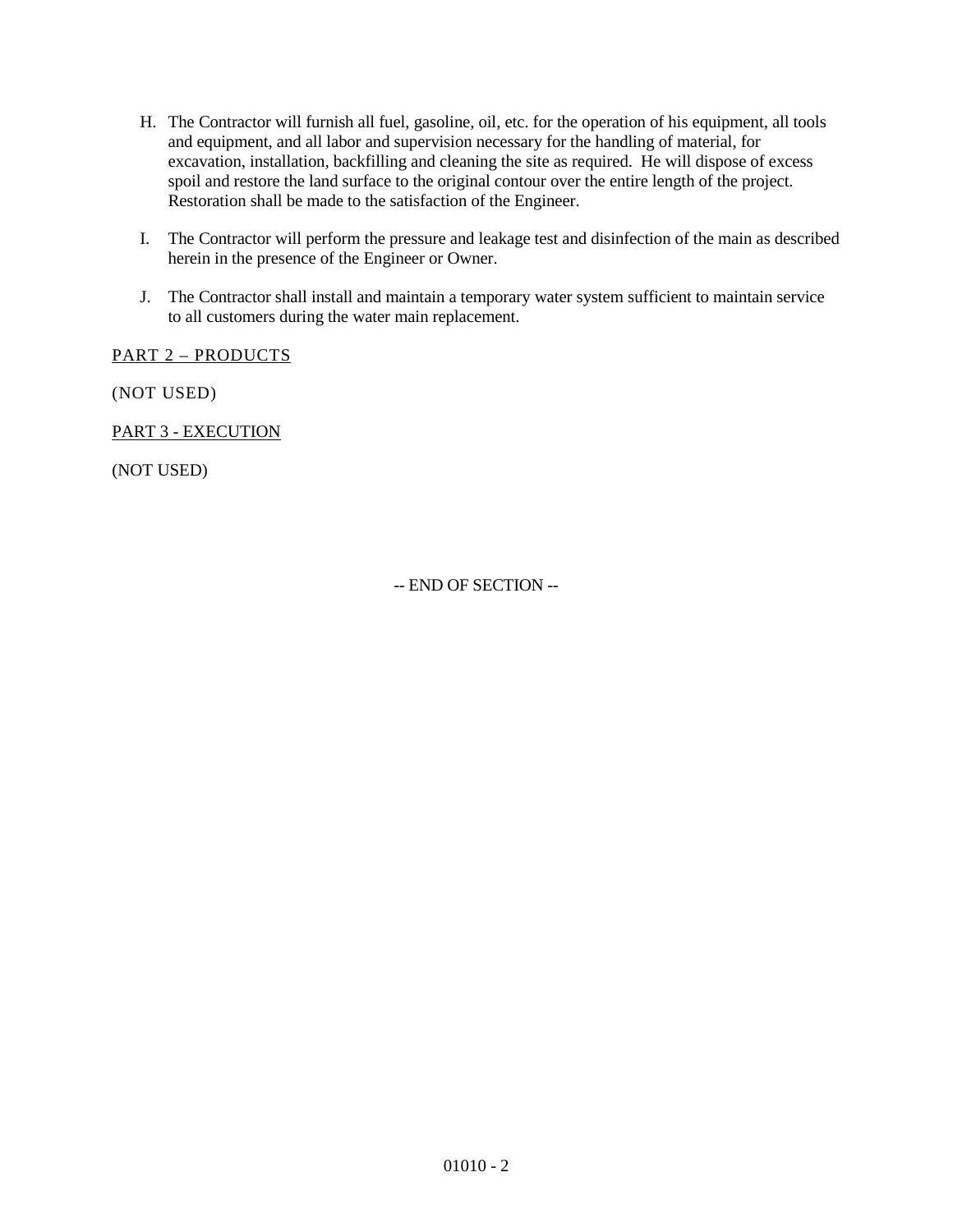## ATTACHMENT 3

# Section 01250 - Measurement and Payment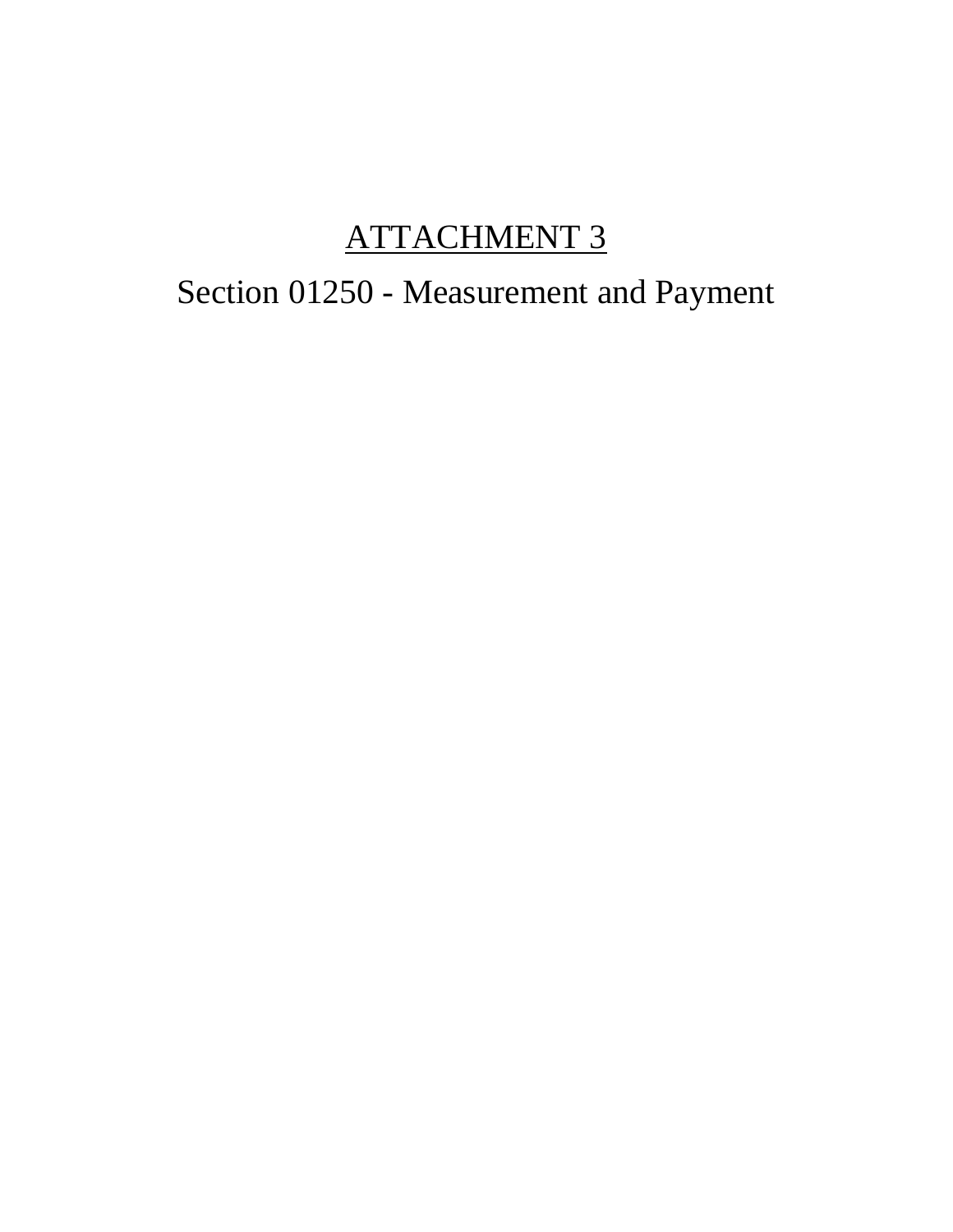#### Section 01250

#### Measurement and Payment

#### PART 1 - GENERAL

#### 1.01 METHOD OF MEASUREMENT AND BASIS OF PAYMENT

A. All measurements for payments will be based on completed work performed in strict accordance with the drawings and specifications, and on the contract bidding and payment item schedules. All work completed under the contract will be measured by the Owner according to the methods outlined below. In cases where the payment clause in the specifications relating to any unit or lump sum price stated in the contract requires that the said unit or lump sum price cover and be considered compensation for certain work or material essential to the item, this same item will not be measured or paid for under any other pay item which may appear elsewhere in the specifications.

#### 1.02 INCIDENTAL WORK

- A. Incidental work items for which separate payment is not made include (but are not limited to) the following items:
	- 1. Dewatering
	- 2. Dust Control
	- 3. Erosion control
	- 4. Traffic control plan
	- 5. Construction signs
	- 6. Trench boxes, steel and/or wood sheeting as required, including that left in place
	- 7. Clean-up
	- 8. Loaming and seeding
	- 9. Restoration of property
	- 10. Repair and replacement of utilities damaged by construction activity and corresponding proper disposal of removed materials
	- 11. Crossing other utilities
	- 12. Fittings (e.g. crosses, tees, bends, sleeves) shown on the Drawings
	- 13. Bonds, insurance, shop drawings, warranties and other submittals required by the contract documents
	- 14. Temporary construction and other facilities not to be permanently incorporated into the work necessary for construction sequencing and maintenance of operations. Inclusive of but not limited to temporary water supply system and pavement restoration of temporary water supply system trenches outside the limits of payment for pavement associated with permanent water infrastructure replacements.
	- 15. Permits not otherwise paid for or provided by the Owner
	- 16. Facilities for storage of materials to be incorporated into the Work
	- 17. Test pits to determine existing utility locations, soil conditions, and as required to complete the Work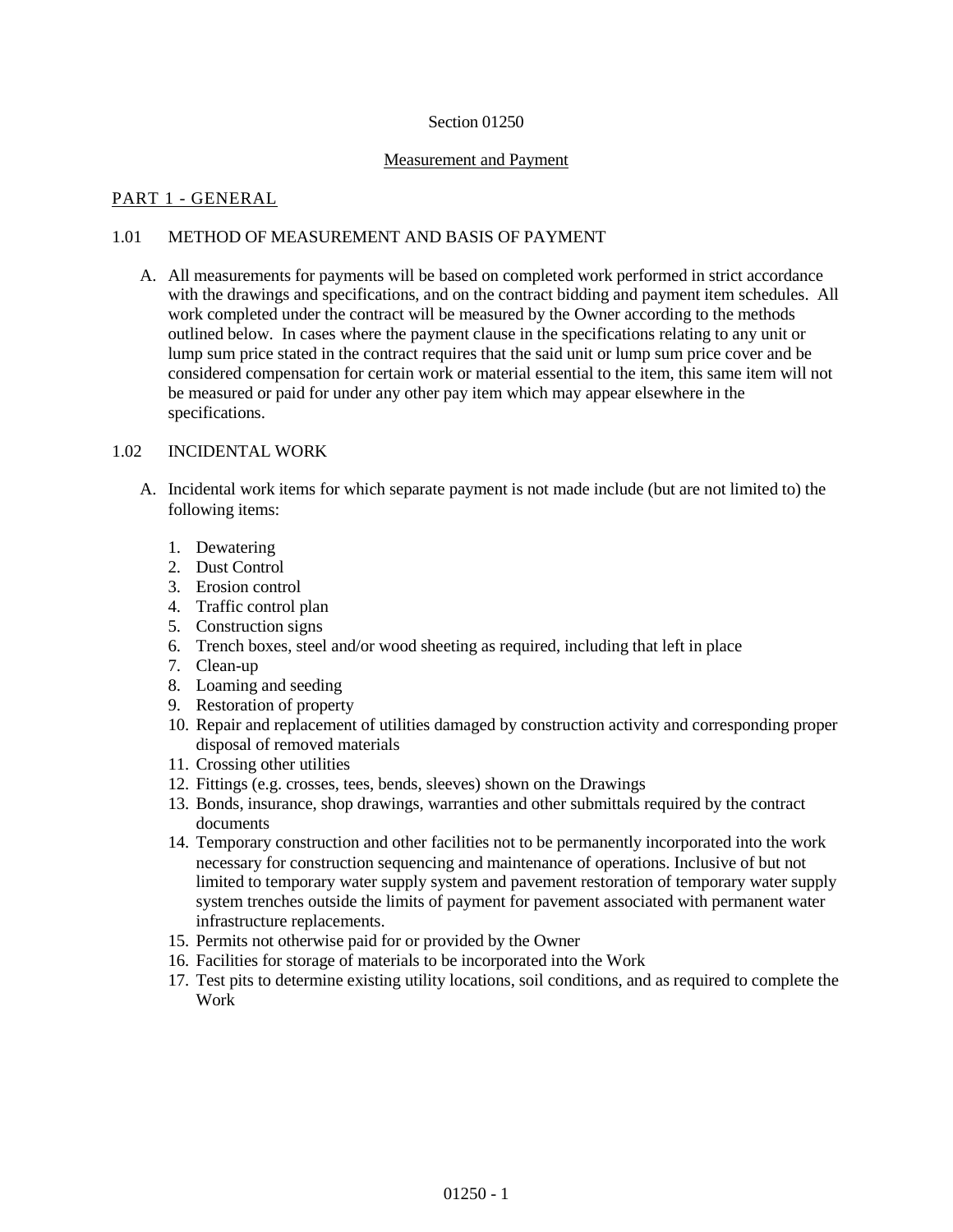#### 1.03 PAYMENT ITEMS

#### A. Items W1 & W2 - Ductile Iron Water Main

- 1. Method of Measurement: Linear feet as measured along the centerline of the pipe for the actual number of linear feet of pipe and fittings installed.
- 2. Basis of Payment: Payment of the unit price established in the Bid shall be full compensation for clearing, excavating, shoring and bracing, dewatering, pipe, fittings, bedding, laying and jointing, testing, removing and disposing of existing pipe and appurtenances that are being replaced, connections to existing mains and services that are remaining, select backfill, backfilling up to bottom of subbase gravel and compaction of placed materials and associated work as specified and shown on the Drawings. Separate measurement and payment will be made for placement and compaction of subbase and base gravels and placement and compaction of Hot Mix Asphalts.
- 3. Schedule of Pavement: Installation 75%, Testing 15%, Pavement/Restoration 10%

#### B. Item W3 - Hydrant Assembly

- 1. Method of Measurement: Actual number installed
- 2. Basis of Payment: Payment of the unit price established in the Bid shall be full compensation for excavation, shoring and bracing, dewatering, hydrant tee, 6-inch hydrant control valve, valve box, 6-inch ductile iron pipe, hydrant, fittings, removal and disposal of existing hydrant and appurtenances, thrust blocks, backfill, testing, cleanup (loam/seed and/or sidewalk restoration), and associated work as specified and shown on Drawings.
- 3. Schedule of Pavement: Installation 75%, Testing 10%, Pavement/Restoration 15%
- C. Items W4 to W6 Gate Valves
	- 1. Method of Measurement: Actual number installed
	- 2. Basis of Payment: Payment of the unit price established in the Bid shall be full compensation for excavation, shoring and bracing, dewatering, valve, sleeves (where required) valve box, backfill, testing, and associated work as specified and shown on Drawings. Separate payment shall be made for aggregate subbase gravel, aggregate base gravel, and Hot Mix Asphalts.
	- 3. Schedule of Pavement: Installation 75%, Testing 10%, Pavement/Restoration 15%

#### D. Item W7 - 1-inch Air Release Valves

- 1. Method of Measurement: Actual number installed
- 2. Basis of Payment: Payment of the unit price established in the Bid shall be full compensation for excavation, shoring and bracing, dewatering, valve, sleeves (where required) valve box, backfill, testing, and associated work as specified and shown on Drawings. Separate payment shall be made for aggregate subbase gravel, aggregate base gravel, and Hot Mix Asphalts.
- 3. Schedule of Pavement: Installation 75%, Testing 10%, Pavement/Restoration 15%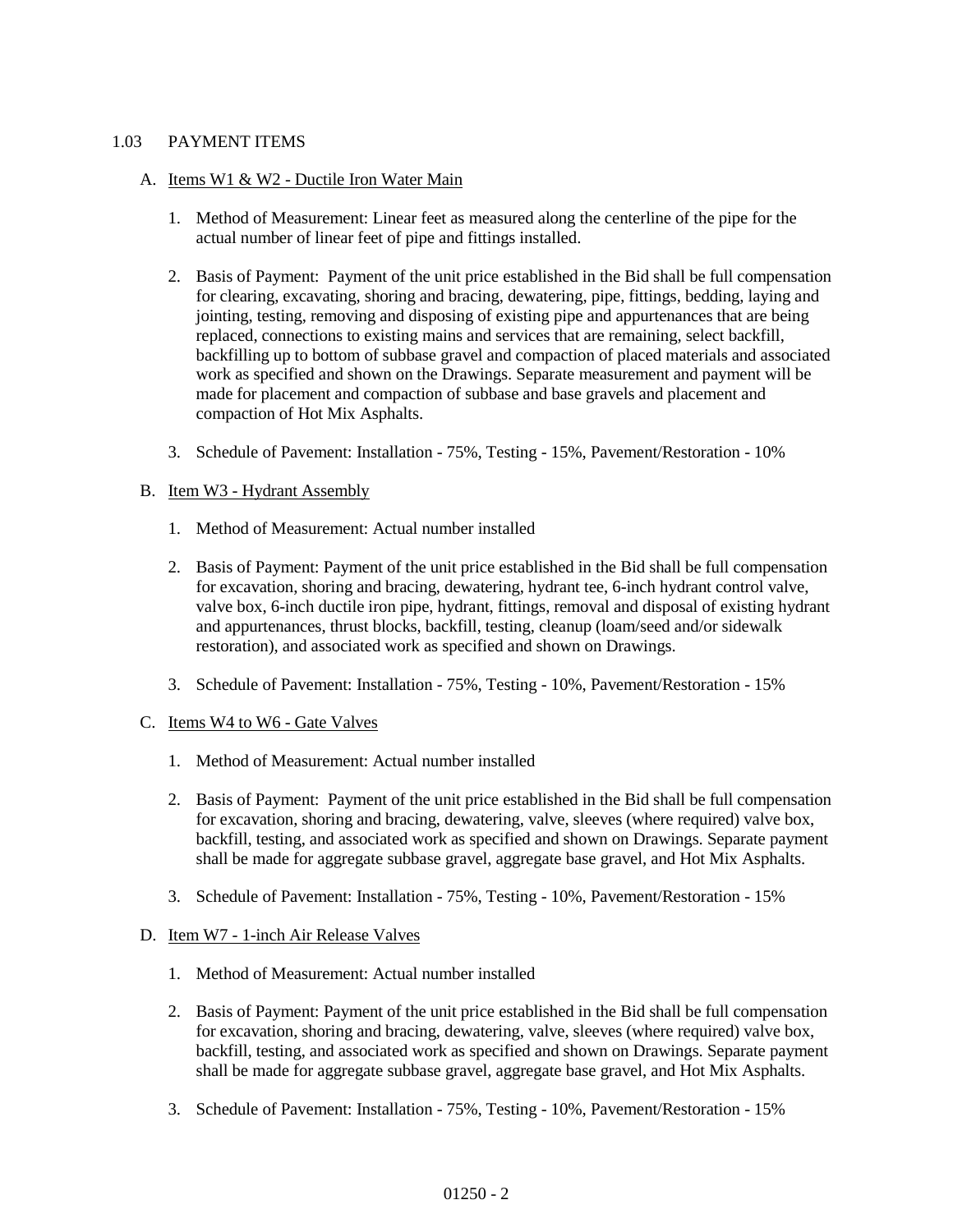#### E. Items W8 to W10 - Copper Services

- 1. Method of Measurement: Actual number installed
- 2. Basis of Payment: Payment of the unit price established in the Bid shall be full compensation for excavation, shoring and bracing, dewatering, pipe, corporation, fittings, connection to existing service, service box, rod, curb stop, backfilling, testing, and associated work as specified and shown on Drawings. Separate payment shall be made for aggregate subbase gravel, aggregate base gravel, and Hot Mix Asphalts.
- 3. Schedule of Pavement: Installation 75%, Testing 10%, Pavement/Restoration 15%

#### F. Item W11 - Gravel Borrow

- 1. Method of Measurement: Cubic yards as measured in place for the actual number of yards of gravel borrow installed.
- 2. Basis of Payment: Payment of the unit price established in the Bid shall be full compensation for excavation, installation and compaction of gravel borrow as directed by the Owner to replace unsuitable excavated material.
- 3. Schedule of Payment: Installation 100%

#### G. Item W12 - Unsuitable Material Excavated Below Grade

- 1. Method of Measurement: Cubic yard as measured in place prior to removal for the actual number of cubic yards excavated within the limits shown on the Drawings and directed by the Owner.
- 2. Basis of Payment: Payment of the unit price established in the Bid shall be full compensation for removing unsuitable material excavated below trench grade and replacing with granular bedding material as directed by the Owner.
- 3. Schedule of Payment: Excavation 100%
- H. Item W13 Rock Excavation
	- 1. Method of Measurement: Cubic yard as measured in place prior to removal for the actual number of cubic yards excavated within the pay limits shown on the Drawings and directed by the Owner. Boulders less than two cubic yards in volume will not be measured for payment.
	- 2. Basis of Payment: Payment of the unit price established in the Bid shall be full compensation for excavation, shoring and bracing, dewatering, excavation, select backfill replacement, erosion control, cleanup and associated work as specified and shown on the Drawings.
	- 3. Schedule of Payment: Excavation 100%
- I. Item W14 Aggregate Subbase Course Type D
	- 1. Method of Measurement: Cubic yards as measured in place for the actual number of yards of Aggregate Subbase Course Type D installed.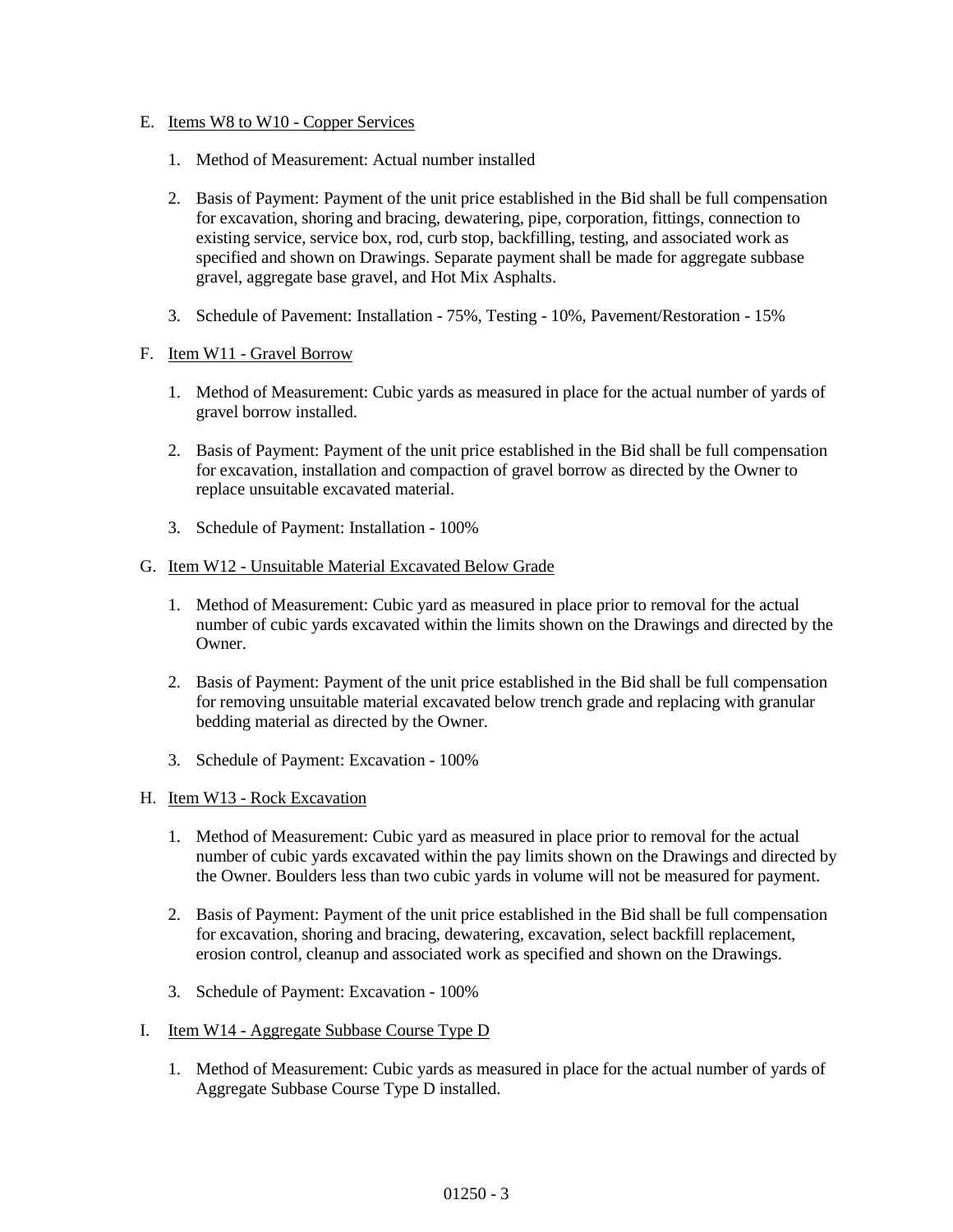- 2. Basis of Payment: Payment of the unit price established in the Bid shall be full compensation for installation grading, and compaction of Aggregate Subbase Course Crushed (MDOT 703.06c) used for trench repair or as directed by the Owner.
- 3. Schedule of Payment: Installation 100%
- J. Item W15 Aggregate Base Course Type A
	- 1. Method of Measurement: Cubic yards as measured in place for the actual number of yards of Aggregate Base Course Type A installed.
	- 2. Basis of Payment: Payment of the unit price established in the Bid shall be full compensation for installation grading, and compaction of Aggregate Base Course Crushed (MDOT 703.06a) used for trench repair or as directed by the Owner.
	- 3. Schedule of Payment: Installation 100%

#### K. Items W16 & W17 - Hot Mix Asphalt (HMA) [19.5MM and 9.5MM]

1. Method of Measurement: The volume will be measured in place for the actual quantity of paving installed within the pay limits within the trench repair areas indicated on the drawings. The total paving volume will be converted to weight in tons by the following formula for payment under these bid items:

| Paving Area    | X Paving Thickness X | 0.06 | $=$ Paving Weight |
|----------------|----------------------|------|-------------------|
| (square yards) | (inches)             |      | (tons)            |

- 2. Basis of Payment: Payment of the unit price established in the Bid shall be full compensation for placing hot bituminous pavement, clean up and associated work as specified and shown on the Drawings.
- 3. Schedule of Payment: Installation 100%

#### L. Items W19 & W20 - Traffic Control Items

- 1. Method of Measurement: Lump Sum.
- 2. Basis of Payment: Payment of the lump sum prices established in the Bid shall be full compensation for providing work zone traffic control, flaggers, and associated work as specified.
- 3. Schedule of Payment: Final Completion 100%

#### M. Items W20 & W21 - Foreman & Laborer

- 1. Method of Measurement: Total hours.
- 2. Basis of Payment: Unit price per man-hour as stated in the Bid. Payment shall include wages, benefits and overhead and profit for personnel for the purpose of performing extra work at the request of the Owner.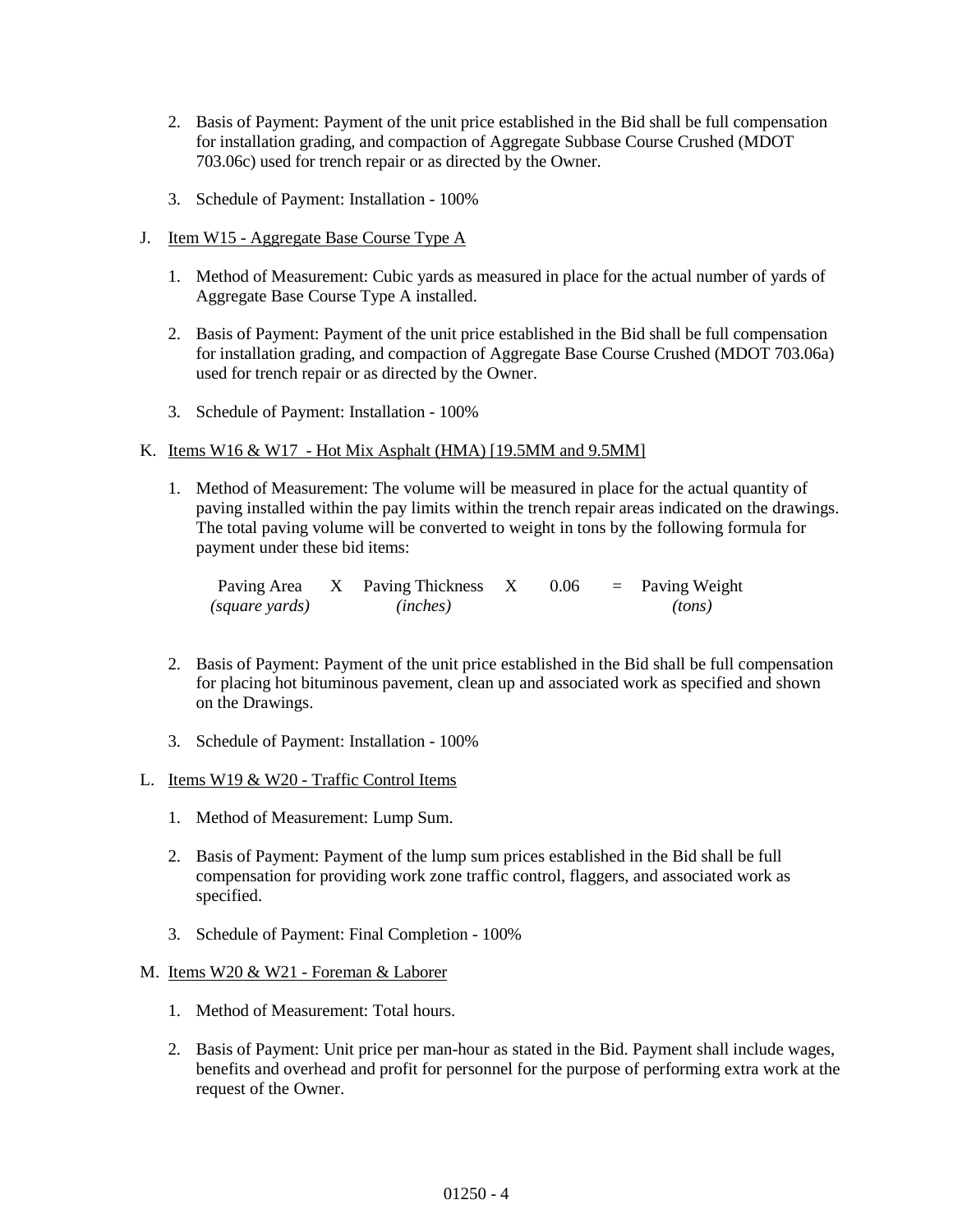- 3. Schedule of Payment: Completion of Work 100%
- N. Items W22 to W24 Excavator, Loader, and Dump truck
	- 1. Method of Measurement: Total hours.
	- 2. Basis of Payment: Unit price per hour as stated in the Bid. Payment shall include equipment and operator/driver, wages, benefits, fuel and overhead and profit for the purpose of performing extra work at the request of the Owner.
	- 3. Schedule of Payment: Completion of Work 100%

#### PART 2 – PRODUCTS

(NOT USED)

PART 3 - EXECUTION

(NOT USED)

-- END OF SECTION --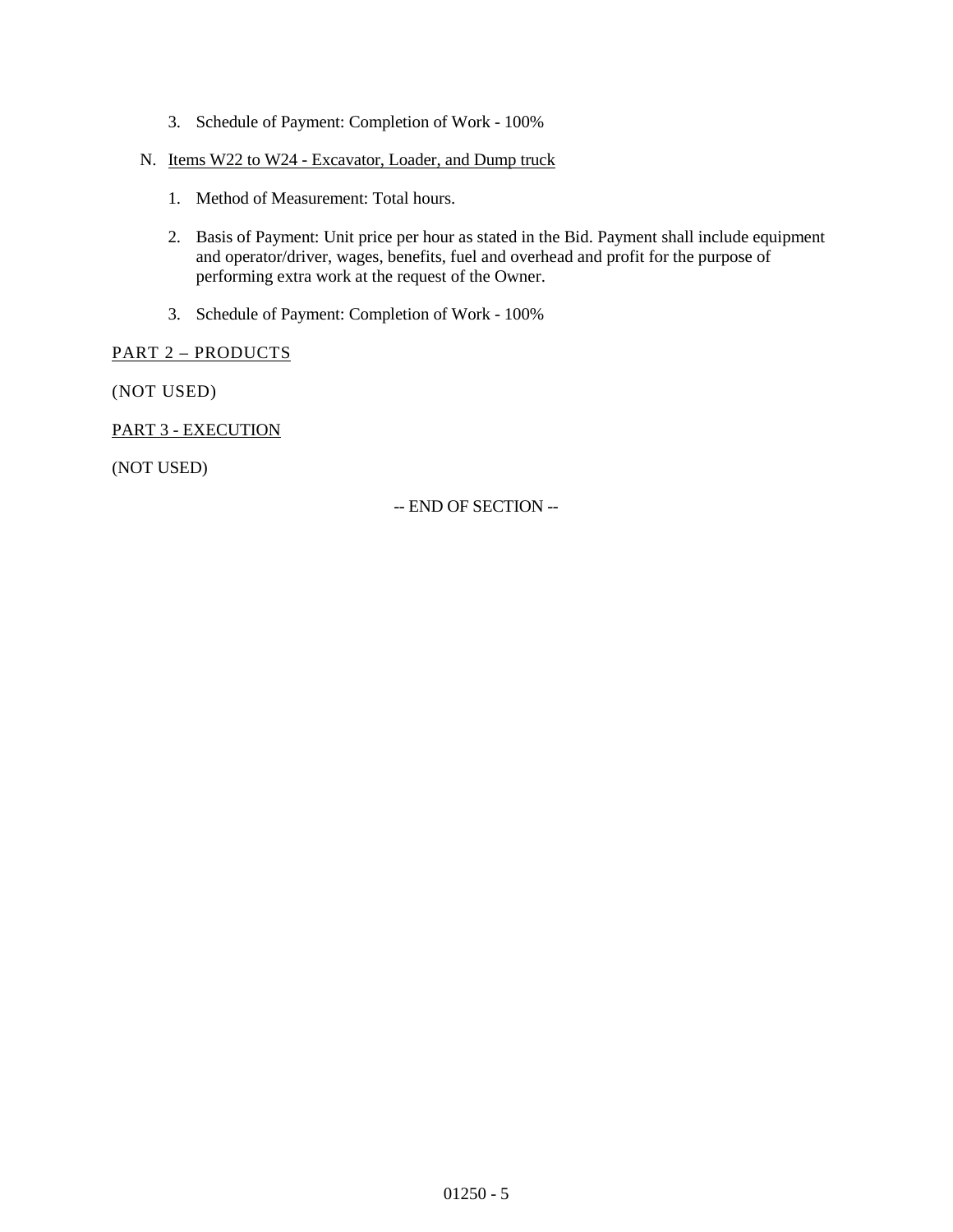## ATTACHMENT 4

## Standard Details - Sheet D1